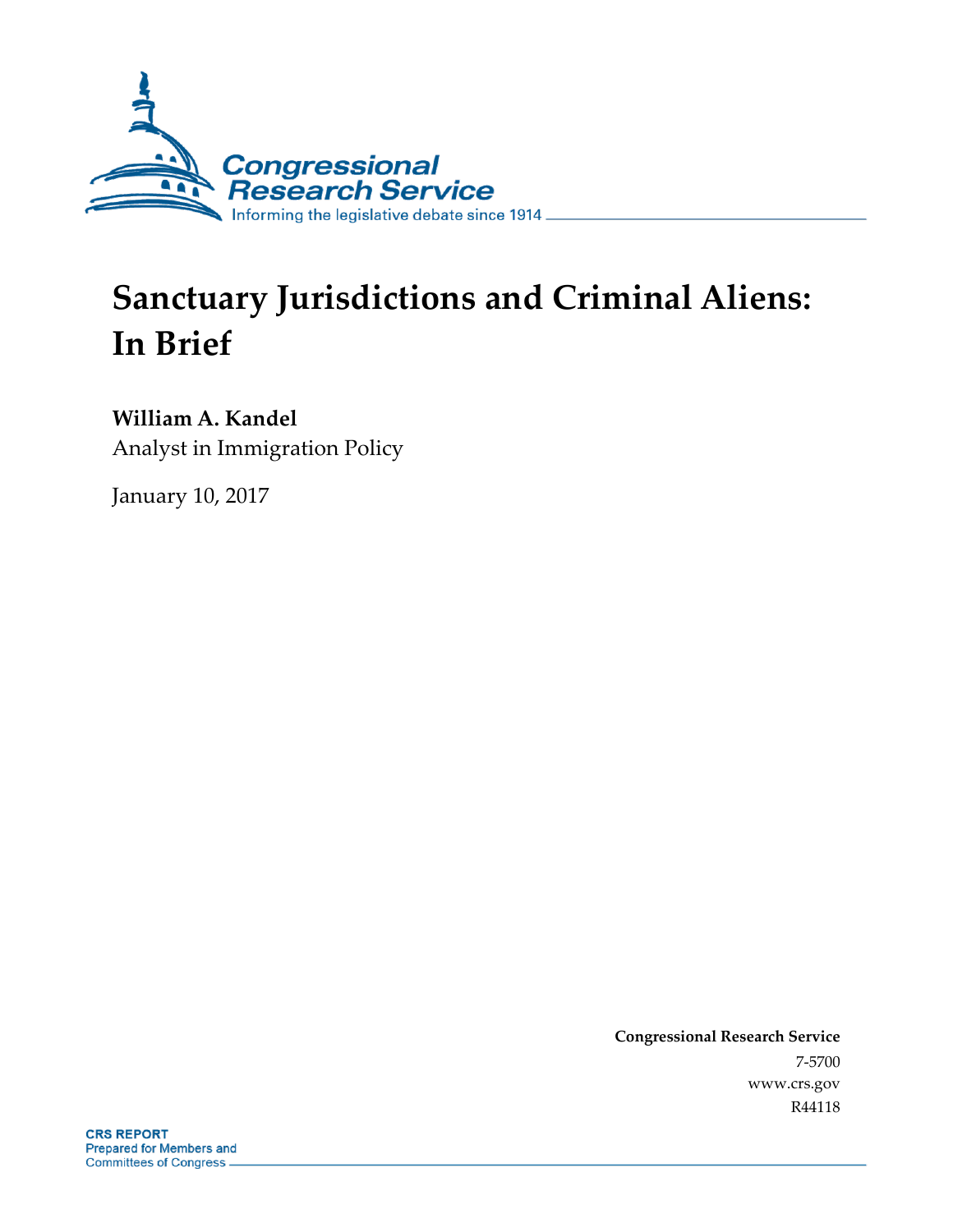### **Summary**

The prominence of immigration enforcement issues during the 2016 presidential election as well as publicity surrounding crimes committed by some unauthorized aliens have reignited debates over immigration enforcement in the interior of the country. One homicide case, the July 2, 2015, slaying of a woman in San Francisco by a reported unauthorized alien with a criminal and deportation history, is noteworthy, because the law enforcement agency in question reportedly did not honor an immigration detainer issued by the Department of Homeland Security's (DHS's) Immigration and Customs Enforcement (ICE) for the individual who committed the crime. ICE has made the removal of certain criminal aliens its top priority. Funding for all criminal alien programs has increased substantially since their inception in FY2004. In FY2016, funding amounted to \$341 million, compared to \$6 million in FY2004.

In 2014, noncitizens represented 7.0% of the U.S. population. At the end of 2014, noncitizens accounted for 11.2% of the 209,561 individuals incarcerated in federal prisons, 3.5% of the 1,268,740 individuals incarcerated in state prisons, and 4.6% of the entire incarcerated population. These figures are understated because they do not include figures for California which did not report its non-citizen incarcerated population.

Drug and immigration offenses represented almost 90% of all federal offenses committed by noncitizens in FY2013. Incarceration data from FY2013 indicate that drug offenders accounted for 50% of all offenders in federal prison, with incarcerated noncitizens having a comparable if slightly lower proportion in this offense category (46%) compared with incarcerated citizens (52%). Although immigration offenders represented almost 12% of all incarcerated federal offenders, they represented 43% of all federal noncitizen offenders. Published data on the state and local prisoners by offense type and citizenship status are not available.

Immigration enforcement is a federal responsibility, but efforts have been made continually to use the potential "force multipliers" offered by local law enforcement. Legislation enacted in 1996 allows the federal government to enter into " $287(g)$ " agreements with state and local law enforcement jurisdictions that permit it to delegate certain immigration enforcement functions to state and local law enforcement agents. After the September 11, 2001 terrorist attacks, this program and others involving federal and state and local cooperation expanded.

ICE also operates the Criminal Alien Program (CAP), which is guided by the *Priority Enforcement Program (PEP)*, a set of immigration enforcement priorities that describe which foreign nationals should be removed and in what priority order. PEP also employs "interoperability," a data sharing infrastructure between DHS and the Department of Justice (DOJ) that screens individuals for immigration-related violations when they are booked by law enforcement jurisdictions. PEP replaced the former *Secure Communities*, which many jurisdictions with large foreign-born populations had opposed.

In recent years, some jurisdictions have expressly defined or limited their roles and the activities of their employees regarding immigration enforcement. These have been referred to as "sanctuary" jurisdictions. Critics of sanctuary jurisdictions contend that they impede law enforcement's primary mission in ways that could lead to calamitous outcomes (such as the homicide in San Francisco) or could encourage illegal immigration. Supporters maintain that they are needed because of resource and legal constraints, the need to avoid the disruption of critical municipal services by diverting local law enforcement personnel to handle immigration enforcement, and community policing concerns.

Congress may choose to consider several issues, including whether the potentially positive impacts on public safety of state and local involvement in immigration enforcement outweigh the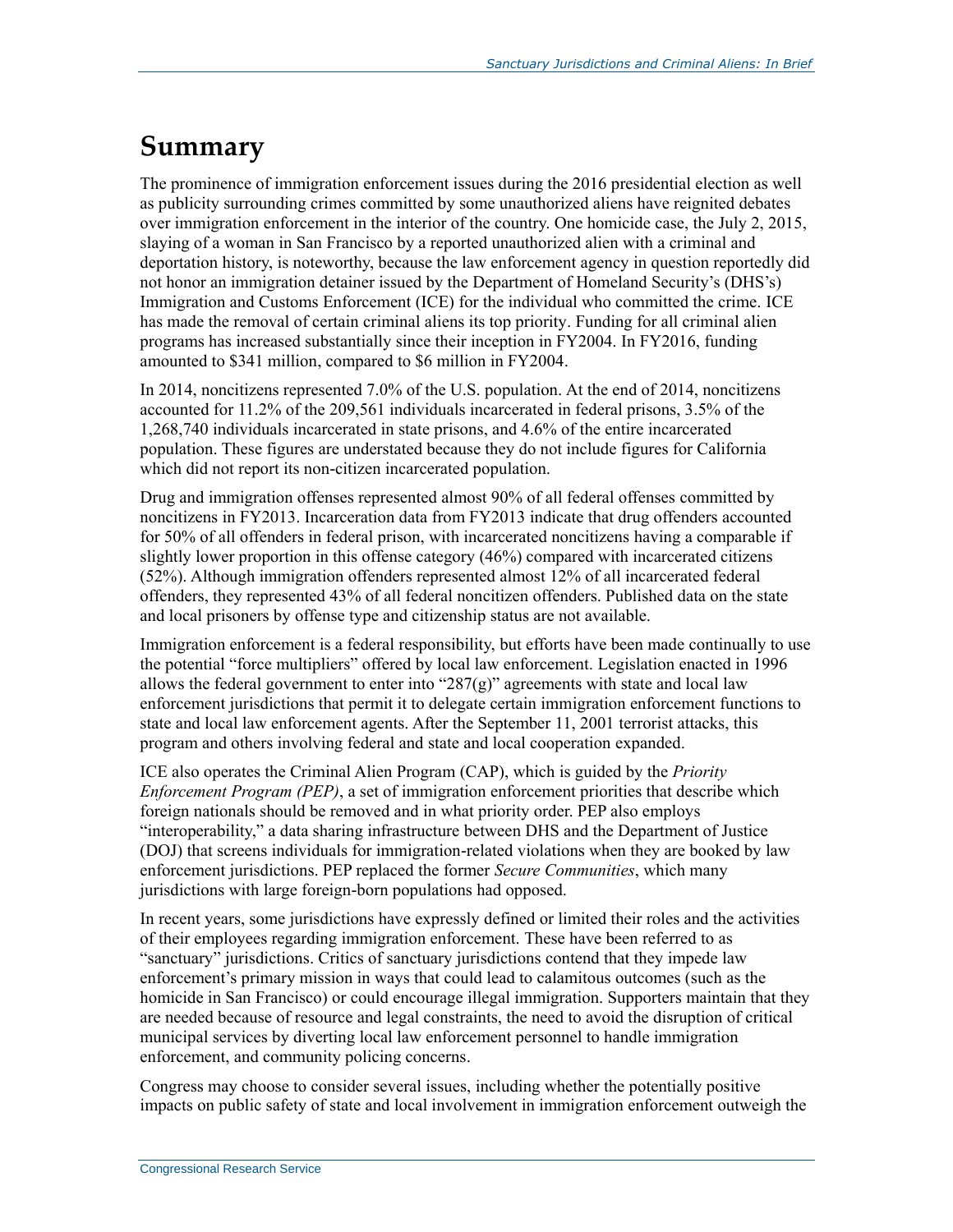potentially negative impacts on both law enforcement resource utilization and community relations within such jurisdictions; and whether increasing law enforcement funding or tying the provision of certain federal grants to greater cooperation with federal immigration enforcement agencies—or a mix of both approaches—would yield the greater cooperation proponents seek.

The 114<sup>th</sup> Congress introduced several legislative proposals related to sanctuary jurisdictions. Some would have prohibited jurisdictions from receiving certain federal grants if they limited in specified ways their cooperation with ICE regarding immigration enforcement. The House passed H.R. 3009 on July 23, 2015. That bill would have penalized states and localities that restrict information gathering or communication with federal immigration enforcement agencies regarding an individual's citizenship or immigration status by withholding funding for three DOJ grant programs: the State Criminal Alien Assistance Program (SCAAP), the Community-Oriented Policing Services Program (COPS), and the Edward Byrne Memorial Justice Assistance Grant (JAG) program.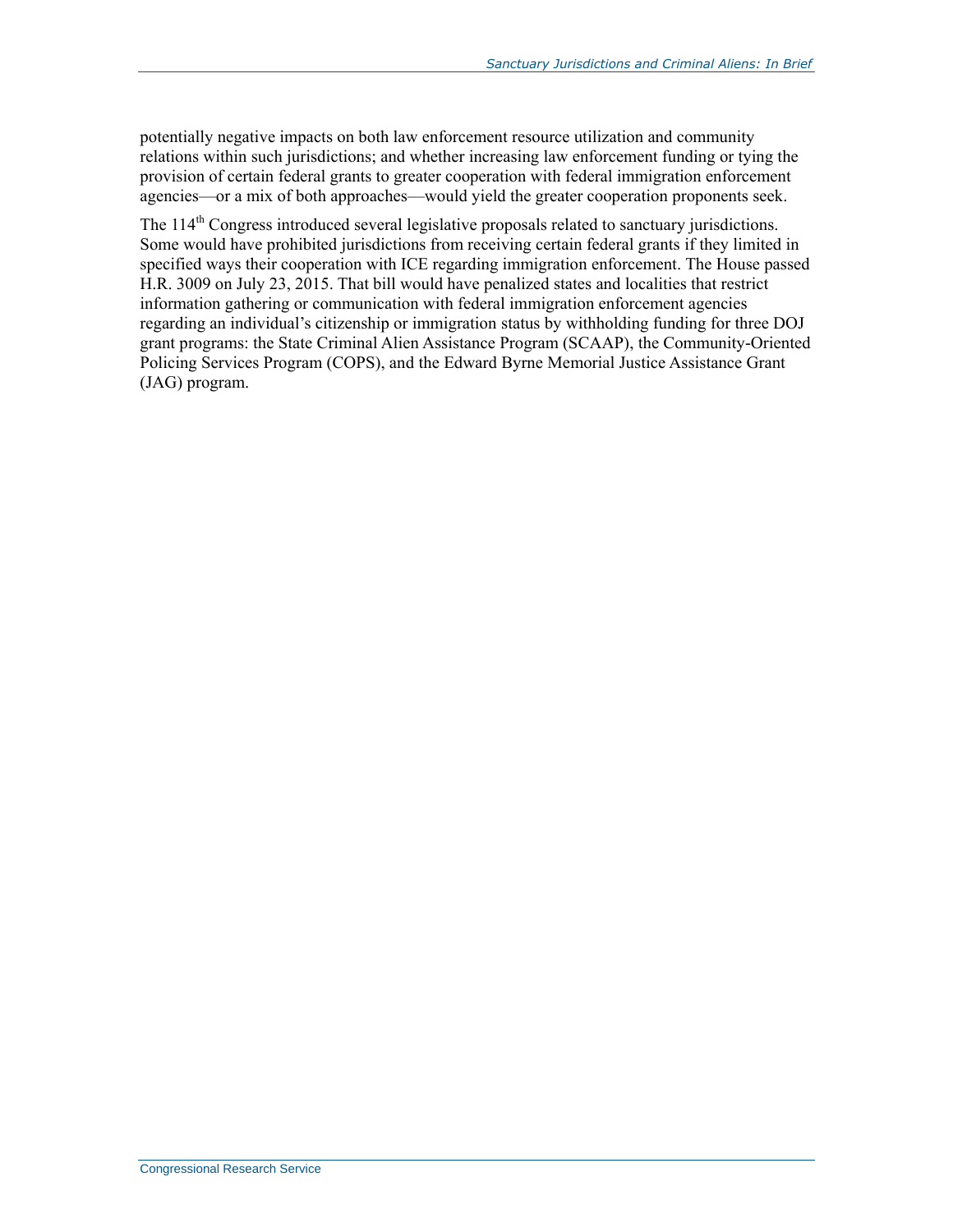### **Contents**

### **Tables**

#### Contacts

|--|--|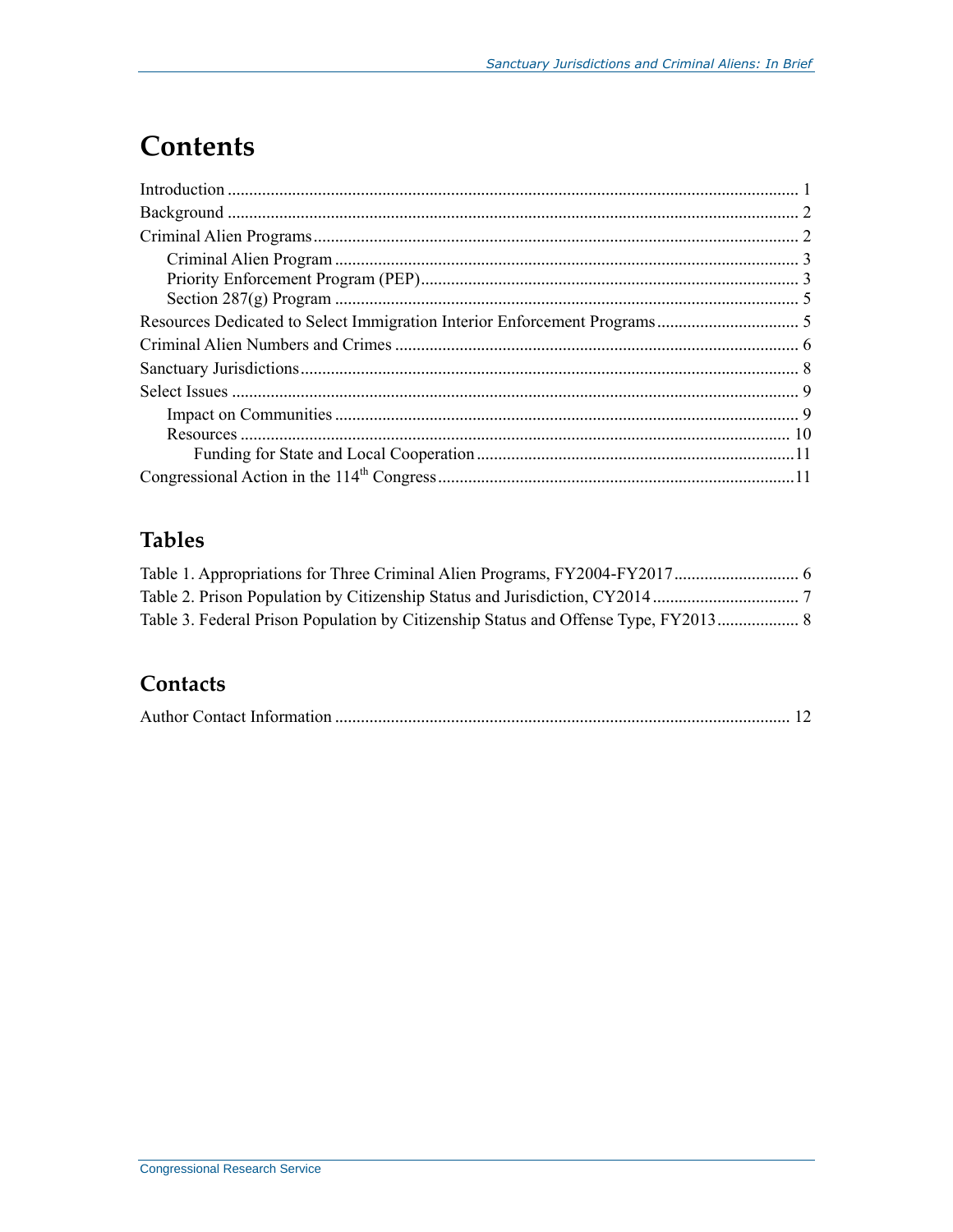### **Introduction**

The Department of Homeland Security's (DHS's) U.S. Immigration and Customs Enforcement (ICE) Enforcement and Removal Operations (ERO) has primary responsibility for locating removable aliens<sup>1</sup> and ensuring that aliens directed to depart from the United States do so. In carrying out its mission, ICE relies, in part, on state and local law enforcement agencies throughout the country to assist it by identifying removable aliens.

The prominence of immigration enforcement issues during the 2016 presidential election as well as publicity surrounding crimes committed by some unauthorized aliens have reignited debates over immigration enforcement in the interior of the country. More specifically, concerns have intensified over the level of cooperation shown by some state and local law enforcement agencies in notifying ICE when they have an alien in their custody. One homicide case, the July 2, 2015, slaying of a woman on a San Francisco pier by a reported unauthorized alien with a criminal and deportation history, 2 is particularly noteworthy because the law enforcement agency in question reportedly had not honored an ICE request to detain the criminal alien who, upon his release, subsequently committed the crime. $3$ 

Some jurisdictions, through resolutions, executive orders, or local ordinances, have expressly defined or limited their roles and the activities of their employees regarding immigration enforcement.<sup>4</sup> These have been referred to as "sanctuary" jurisdictions, and their policies range from limiting law enforcement agents (LEAs) from cooperating with ICE in enforcing immigration law to restricting some types of information that can be shared about an alien with federal law enforcement. Given the range of such enforcement policies, there remains no generally agreed upon definition for "sanctuary" jurisdiction.

Critics of sanctuary jurisdictions contend that they impede law enforcement's primary mission in ways that could lead to calamitous outcomes (such as the homicide described above) or could encourage illegal immigration. Supporters of sanctuary jurisdictions maintain that they are needed because of resource and legal constraints, the need to avoid the disruption of critical municipal services by diverting local law enforcement personnel to handle immigration enforcement, and community policing concerns.

This report examines the interplay between the federal government (i.e., ICE) and state and local jurisdictions in enforcing immigration law, with a specific focus on noncitizens who have been convicted of a crime. It explores federal resources available to state and local law enforcement agencies that cooperate with ICE to enforce immigration law. The report begins by briefly discussing the evolution of cooperation between the federal government and local law enforcement in carrying out federal immigration policy. It then discusses current administrative efforts to involve state and local law enforcement in enforcing immigration law. A brief discussion of resources dedicated to these efforts follows. The report concludes with a discussion of select issues and an analysis of possible policy approaches for Congress.

 $\overline{a}$ <sup>1</sup> An alien is anyone who is not a citizen or national of the United States—this term is synonymous with the terms noncitizen and foreign national. A noncitizen may be in the United States temporarily or permanently and may be either lawfully present or present without authorization.

<sup>&</sup>lt;sup>2</sup> See Steve Almasy, Pamela Brown, and Augie Martin, "Suspect in killing of San Francisco woman had been deported five times," CNN.com, July 4, 2015.

<sup>3</sup> See CRS Legal Sidebar WSLG1330, *Recent Shooting in San Francisco Raises Questions about "Sanctuary Cities" and Compliance with Immigration Detainers*.

<sup>4</sup> See CRS Report R43457, *State and Local "Sanctuary" Policies Limiting Participation in Immigration Enforcement*.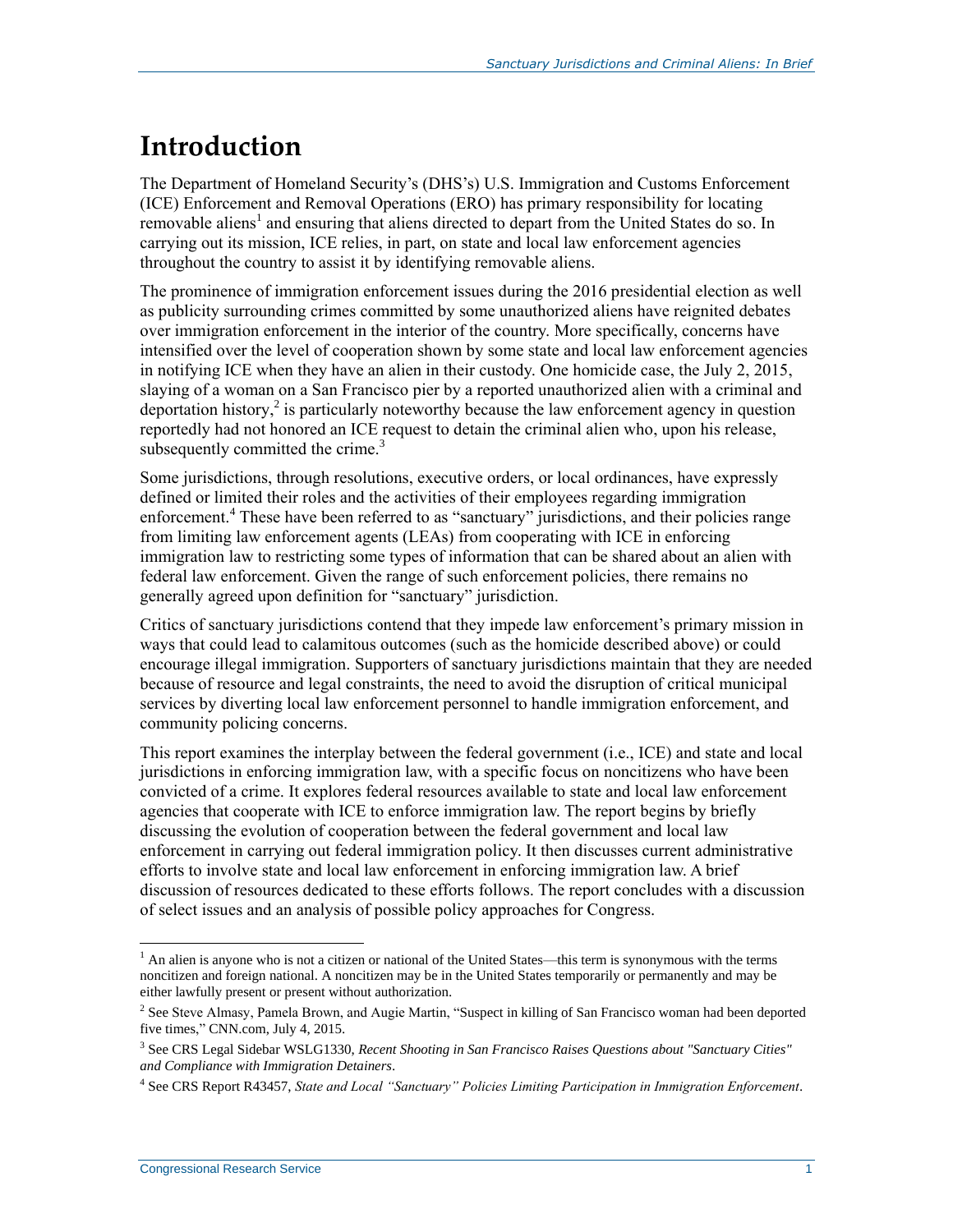## **Background**

 $\overline{a}$ 

The enforcement of immigration laws in the interior of the United States has long been a controversial topic. Traditionally, the debate emphasized economic and labor market issues, with those concerned about whether unauthorized aliens were depressing wages and taking jobs from native workers pitted against those who argued that foreign labor was critical for certain industries and benefitted the broader economy. After the attacks of September 11, 2001 (9/11), attention refocused on the adequacy of interior immigration enforcement, especially the perceived lack of federal resources.<sup>5</sup> Although ICE has seen an increase in resources to carry out its immigration enforcement responsibilities, the number of ICE agents pales in comparison to the resources available to local law enforcement agencies (LEAs) throughout the country.<sup>6</sup> While immigration enforcement is a federal responsibility, interior enforcement programs that involve cooperation between ICE and state and local law enforcement agencies can allow a relatively small number of ICE agents to leverage much larger numbers of state and local law enforcement agents.

### **Criminal Alien Programs<sup>7</sup>**

ICE operates four major programs that target criminal aliens. The *Criminal Alien Program (CAP)* serves as an umbrella program for marshaling the agency's resources to identify and remove criminal and other removable aliens.<sup>8</sup> CAP is guided by the *Priority Enforcement Program*   $(PEP)$ ,<sup>9</sup> which represents a set of enforcement priorities that describe which foreign nationals should be removed and in what priority order. PEP also comprises a data sharing infrastructure or "interoperability" between DHS and the Department of Justice (DOJ) that screens for immigration violations when individuals are booked into jails.<sup>10</sup> ICE's *§287(g) program*<sup>11</sup> allows

 $<sup>5</sup>$  Prior to the September 11, 2001, terrorist attacks, the former Immigration and Naturalization Service (INS) had fewer</sup> than 2,000 immigration agents to enforce immigration laws within the United States. Since the merger of the interior enforcement function of the former INS with the investigative arm of the U.S. Customs Service into ICE, the number of interior agents has increased to over 7,000.

<sup>6</sup> There were 605,000 LEAs in 2013, see U.S. Department of Justice Office of Justice Programs, *Local Police Department, 2013: Personnel, Policies, and Practices*, May 2015.

<sup>7</sup> For a detailed discussion of criminal aliens and related programs, see CRS Report R42057, *Interior Immigration Enforcement: Programs Targeting Criminal Aliens*.

<sup>8</sup> The term criminal alien is not specifically defined in immigration law or regulation. At the broadest level, *a "criminal alien" is any noncitizen who has ever been convicted of a crime in the United States*.

<sup>&</sup>lt;sup>9</sup> PEP is not a formal program per se. It consists of a data sharing infrastructure and a set of enforcement priority and policy guidelines. Throughout this report, the term "program" is necessarily embedded within "PEP" for linguistic ease.

 $10$  PEP replaced the former Secure Communities program, which some jurisdictions—particularly those with sizable foreign-born populations—had opposed. Begun in 2008, Secure Communities had the same database interoperability as PEP but used a broader set of enforcement priorities. Immigrant advocacy groups criticized Secure Communities from its inception for removing relatively large numbers of unauthorized aliens who had committed minor or nonviolent crimes and who often had family ties in the United States. Some law enforcement officials argued that the program hampered community policing within immigrant communities, because it helped to conflate immigration enforcement with general law enforcement. Supporters of Secure Communities saw it as an efficient and impartial way of identifying criminal aliens. Following its replacement with PEP in November 2014 (FY2015), criticism shifted toward concerns about insufficient enforcement, with some observers criticizing ICE's use of prosecutorial discretion that emphasizes enforcement for only the most serious criminal aliens. They argue that such priorities come at the expense of removing other criminal aliens and unauthorized aliens more generally, and that all unauthorized aliens have violated U.S. immigration law and should be subject to removal. For more discussion on Secure Communities, see archived CRS Report R42057, *Interior Immigration Enforcement: Programs Targeting Criminal Aliens*. For more discussion on alien removals and returns, see CRS Report R43892, *Alien Removals and Returns: Overview and Trends*.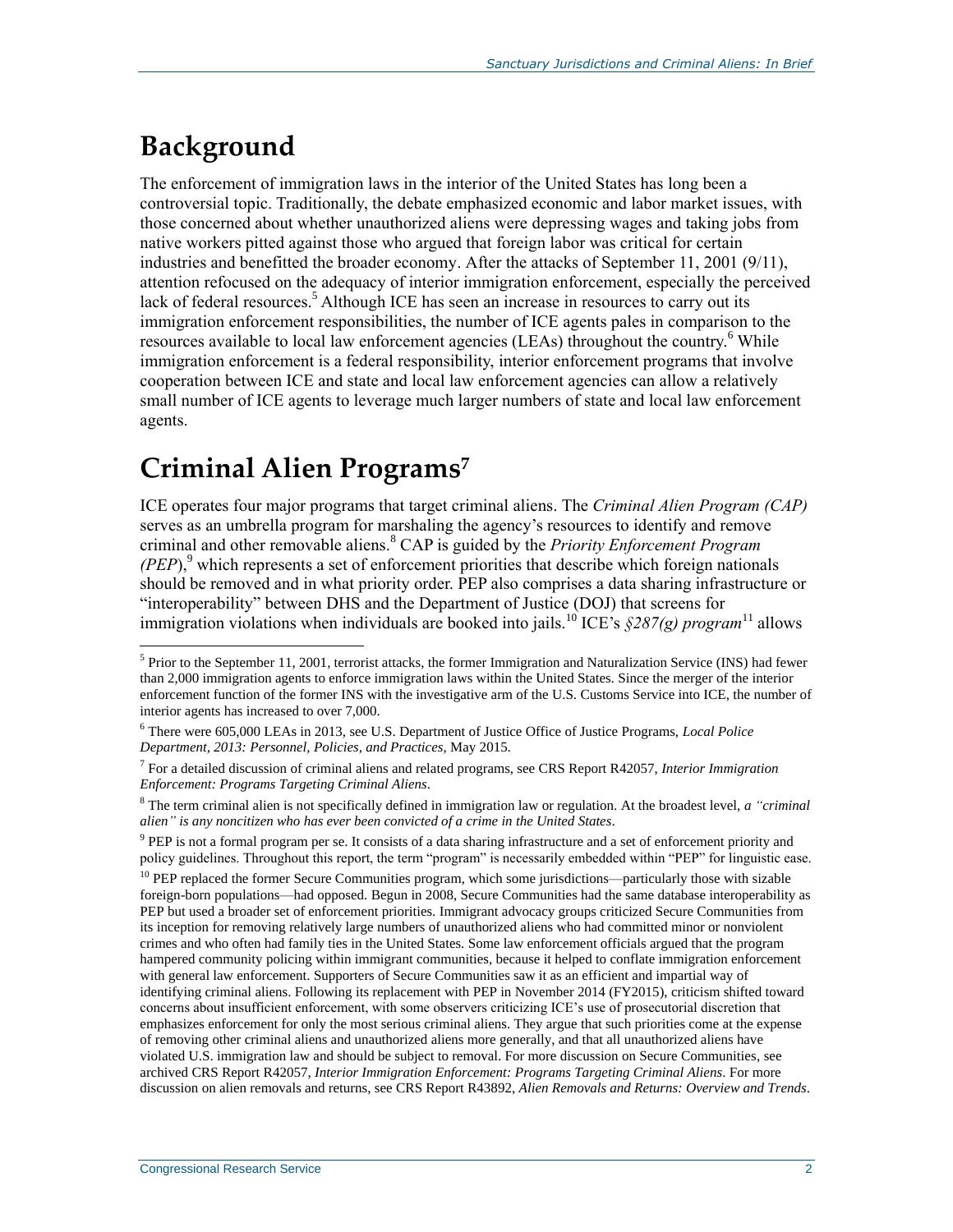DHS to delegate certain immigration enforcement functions to specially trained state and local law enforcement officers, under federal supervision. The *National Fugitive Operations Program* (NFOP) pursues known at-large criminal aliens and fugitive aliens outside of controlled settings (i.e., administrative offices or custodial settings).

#### **Criminal Alien Program**

The Criminal Alien Program (CAP) is an umbrella program that includes several systems for identifying, detaining, and initiating removal proceedings against incarcerated criminal aliens. According to ICE, "CAP provides ICE-wide direction and support in the biometric and biographic identification, arrest, and removal of priority aliens who are incarcerated within federal, state, and local prisons and jails, as well as at-large criminal aliens that have circumvented identification."<sup>12</sup> CAP is intended to prevent the release of criminal aliens from jails and prisons by securing final orders of removal prior to the termination of aliens' criminal sentences and by taking custody of and removing aliens who complete their criminal sentences.

CAP jail enforcement officers screen people to identify and prioritize potentially removable aliens as they are being booked into jails and prisons and while they are serving their sentences. Such screening covers almost all persons booked into federal and state prisons and local jails.<sup>13</sup> CAP officers search biometric and biographic databases to identify matches in DHS databases and interview arrestees and prisoners to identify potentially removable aliens without DHS records.<sup>14</sup>

In addition to onsite deployment of ICE officers, CAP uses video teleconference equipment that connects jails and prisons to ICE's Detention Enforcement and Processing Offenders by Remote Technology (DEPORT) Center in Chicago, IL. CAP also works with state and local correctional departments that provide inmate roster data that ICE then compares to its immigration databases. CAP also manages the Law Enforcement Support Center (LESC), a 24/7 call-center that conducts database checks on the identity and immigration status of arrestees for ICE officers and law enforcement agencies.

### **Priority Enforcement Program (PEP)<sup>15</sup>**

The Priority Enforcement Program (PEP) has two components. First, PEP includes enforcement priorities that guide immigration enforcement. Second, PEP uses interoperability, a biometric information sharing program between DOJ and DHS that screens for potentially removable aliens when individuals are arrested by state and local law enforcement agents.

<sup>(...</sup>continued)

<sup>&</sup>lt;sup>11</sup> The formal program name is *Agreements entered into pursuant to Immigration and Nationality Act (INA) §287(g)*.

<sup>12</sup> ICE, *Criminal Alien Program*, http://www.ice.gov/criminal-alien-program, accessed by CRS on July 1, 2016.

 $<sup>13</sup>$  Criminal aliens who have no previous record may elude detection through interoperability because they may not</sup> appear in DHS databases. This shortcoming is overcome by having ICE agents visit or stationed in prisons and selected jails who can interview individuals in these custodial settings.

<sup>&</sup>lt;sup>14</sup> Aliens who overstay a nonimmigrant visa or who have previously been removed typically have records in one or more DHS databases and may be identified through a biographic or biometric search. A person who enters without inspection and has had no previous contact with DHS often can only be identified as an unauthorized alien based on an interview with an experienced immigration officer.

<sup>15</sup> Portions of this section were excerpted from CRS Report R43852, *The President's Immigration Accountability Executive Action of November 20, 2014: Overview and Issues*.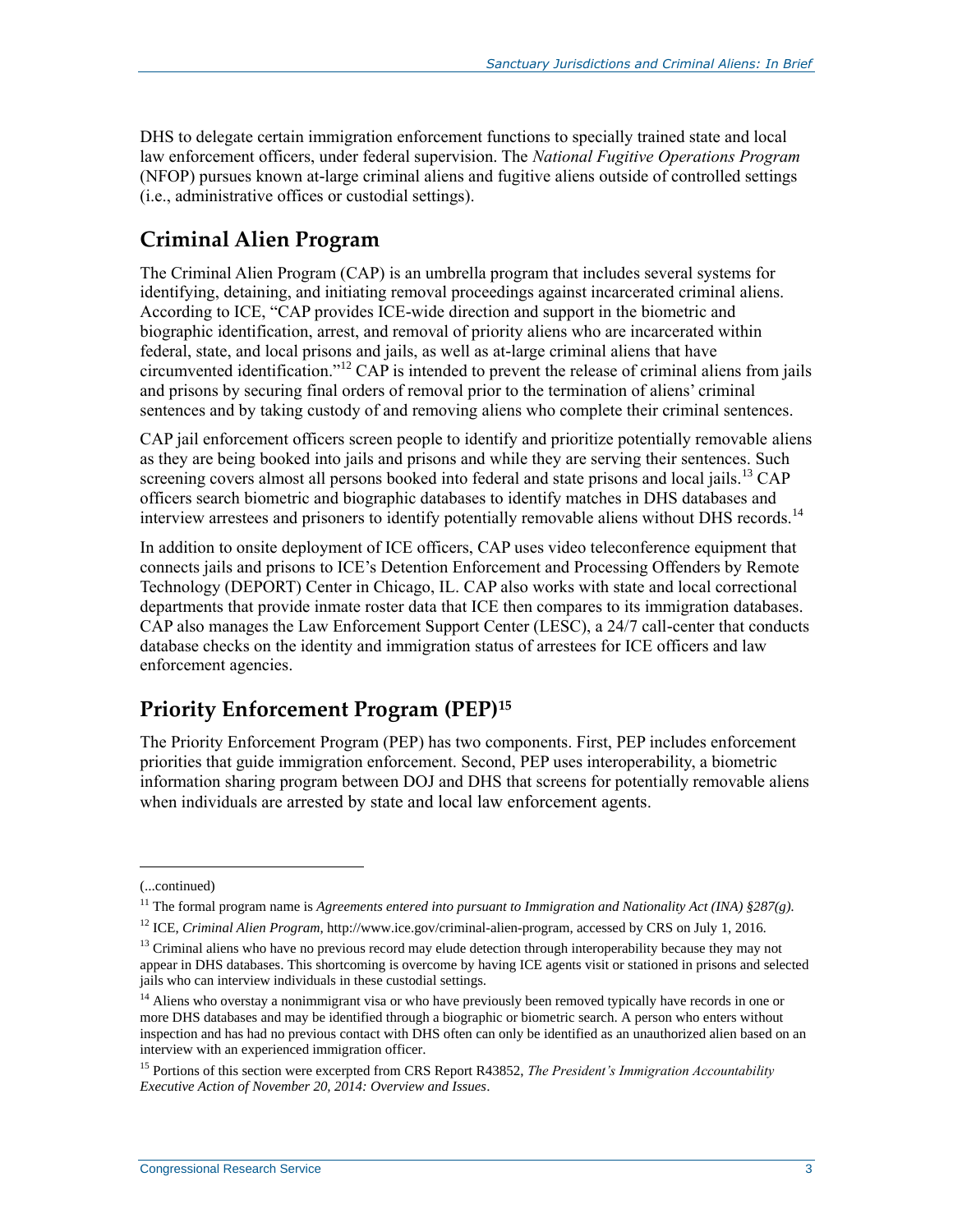ICE takes enforcement action against individuals unlawfully present or removable due to a criminal conviction in accordance with its immigration enforcement priorities. Individuals prioritized for removal must either be threats to national security, border security, and public safety (Priority 1); misdemeanants and new immigration violators (Priority 2); or aliens issued final orders of removal on or after January 1, 2014 (Priority 3).<sup>16</sup>

Under CAP, when law enforcement agencies book (i.e., take custody of) an arrestee and submit the person's fingerprints to the FBI for a criminal background check,<sup>17</sup> the fingerprints also are automatically checked against DHS's Automated Biometric Identification System (IDENT) database.<sup>18</sup> Potential matches are forwarded to the Law Enforcement Support Center (LESC, see "Criminal Alien Program (CAP)").<sup>19</sup> ICE agents at the LESC confirm the identity of matched fingerprints and screen their records for immigration violations and criminal histories. If the LESC determines that the arrestee may be a removable alien, it notifies one of ICE's Enforcement and Removal Operations (ERO) field offices for the arresting jurisdiction about the match.

After being notified that a removable alien has been arrested, the local ERO supervisor reviews the record and decides how to proceed based on the individual's criminal conviction record, DHS enforcement priorities, and the office's available resources. If the office decides to initiate removal proceedings against an alien, it will typically request to be notified within 48 hours of the individual's scheduled release from law enforcement custody. Under some circumstances, ICE may request that state and local law enforcement agencies detain, for 48 hours, individuals flagged for removal.

Since August 2015, ICE also has been using a *Request for Voluntary Transfer* for certain cases falling outside of the PEP priority categorization.<sup>20</sup> Priority noncriminal subcategories that are not covered under PEP, but for which ICE may seek transfer from cooperative jurisdictions, are

• aliens apprehended while attempting to illegally enter the country;

<sup>&</sup>lt;sup>16</sup> U.S. Department of Homeland Security, Memorandum to Thomas S. Winkowski, Acting Director, U.S. Immigration and Customs Enforcement, R. Gil Kerlikowske, Commissioner, U.S. Customs and Border Protection, Leon Rodriquez, Director, U.S. Citizenship and Immigration Services, and Alan D. Bersin, Acting Assistant Secretary for Policy, from Jeh Charles Johnson, Secretary of Homeland Security, *Policies for the Apprehension, Detention, and Removal of Undocumented Immigrants*, November 20, 2014. For more background on the evolution of DHS interior enforcement priorities, see CRS Report R44627, *Interior Immigration Enforcement: Criminal Alien Programs*.

<sup>&</sup>lt;sup>17</sup> The Integrated Automated Fingerprint Identification System (IAFIS) conducts criminal and terrorist background checks in response to requests from federal, state, and local law enforcement agencies by checking fingerprints against the IAFIS database of fingerprints, criminal histories, photographs, and biographic information. The IAFIS database includes the records of more than 66 million subjects in its criminal master file, along with more than 25 million civil fingerprints. See Federal Bureau of Investigation, "Integrated Automated Fingerprint Identification System," http://www.fbi.gov/about-us/cjis/fingerprints\_biometrics/iafis/iafis.

<sup>&</sup>lt;sup>18</sup> The Automated Biometric Identification System (IDENT) database is DHS's primary department-wide biometric database, and includes photographs, fingerprints, biographic name and personal identifier data, citizenship and nationality information, and derogatory information, if applicable. See U.S. Department of Homeland Security, *Privacy Impact Assessment Update for the Biometric Interoperability between the U.S. Department of Homeland Security and the U.S. Department of Justice, DHS/NPPD/USVISIT/PIA-007(b)*, October 13, 2011. According to ICE, IDENT included over 186 million unique records as of June 10, 2015.

<sup>&</sup>lt;sup>19</sup> The Law Enforcement Support Center (LESC) is ICE's national point of contact for local, state, and federal law enforcement agencies, corrections systems, and court systems seeking information about aliens suspected, arrested, or convicted of criminal activity. The LESC staffs a 24-hour phone line to respond to queries, and provides customs, immigration, and identity information based on ICE records. See ICE, "Law Enforcement Support Center," http://www.ice.gov/lesc/.

<sup>&</sup>lt;sup>20</sup> See U.S. Immigration and Customs Enforcement, *Priority Enforcement Program*, accessed by CRS on March 25, 2016, at https://www.ice.gov/pep.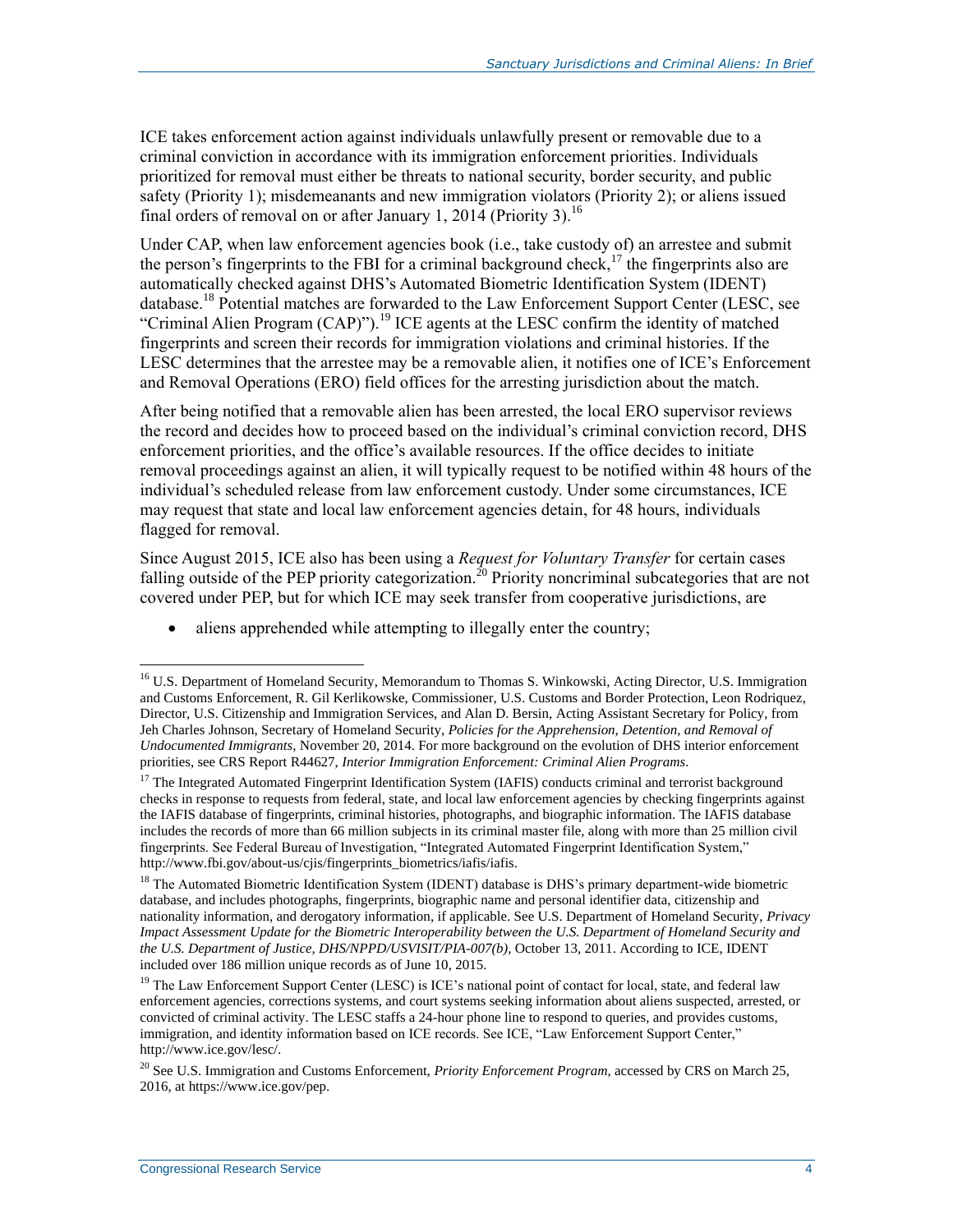- unlawfully present aliens who have not resided continuously in the United States since January 1, 2014;
- aliens who have significantly abused the visa or visa waiver programs; and
- aliens issued final removal orders on or after January 1, 2014.

#### **Section 287(g) Program**

Section  $287(g)$  of the Immigration and Nationality Act (INA) permits the Secretary of Homeland Security<sup>21</sup> to delegate certain immigration enforcement functions to state and local law enforcement agencies. This authority was enacted into law in  $1996^{22}$  but was given new urgency following the terrorist attacks in September 2001. In 2002, the Attorney General proposed an initiative to enter into Section 287(g) agreements with a number of jurisdictions in an effort to carry out the country's anti-terrorism mission. Under these agreements, commonly referred to as Section  $287(g)$  programs, state and local law enforcement officers could be trained to assist ICE with enforcing certain aspects of immigration law.

Prior to 2013, the Section 287(g) program encompassed both *task force* and *jail enforcement agreements*. However, ICE currently only has jail enforcement agreements with state and local jurisdictions. Under these agreements, specially trained officers within state and local corrections facilities are authorized to identify criminal aliens by interviewing them and screening their biographic information against the same DHS databases used by CAP agents and officers. The LEAs also use ICE's database and the Enforcement Case Tracking System (known as ENFORCE) to enter information about aliens in their custody. LEAs are supervised by CAP officers.

As of July 1, 2016, ICE had Section 287 $(g)$  agreements with 32 law enforcement agencies in 16 states.<sup>23</sup> At least 1,675 state and local law enforcement officers had completed ICE's four-week Section 287(g) training and were certified to conduct certain immigration enforcement duties.<sup>24</sup>

### **Resources Dedicated to Select Immigration Interior Enforcement Programs**

**[Table 1](#page-9-0)** presents funding for CAP, Interoperability (formerly Secure Communities and currently Priority Enforcement Program), and the 287(g) program since they were first funded. Funding dedicated specifically to identifying and removing criminal aliens (i.e., CAP and Secure Communities/Interoperability) rose from just \$6 million in FY2004 to \$392.5 million in FY2010, a 58-fold increase, before dropping to \$317.2 million in FY2016. The Obama Administration's FY2017 budget request for these programs totaled \$371.5 million. DHS folded Secure Communities funding into CAP in FY2015 and the program was replaced with the Priority Enforcement Program. The Section  $287(g)$  program received an appropriation of \$68 million at its peak (FY2010-FY2013); its funding has declined to \$24 million in the four most recent years.

 $21$  Prior to the creation of DHS, this authority was given to the Attorney General.

<sup>&</sup>lt;sup>22</sup> See §439 of the Antiterrorism and Effective Death Penalty Act (AEDPA; P.L. 104-132) and §133 and §372 of the Illegal Immigration Reform and Immigrant Responsibility Act of 1996 (IIRIRA; P.L. 104-208).

<sup>&</sup>lt;sup>23</sup> ICE, "Fact Sheet: Delegation of Immigration Authority Section 287(g) Immigration and Nationality Act," http://www.ice.gov/factsheets/287g, accessed on July 1, 2016.

<sup>24</sup> *Ibid*.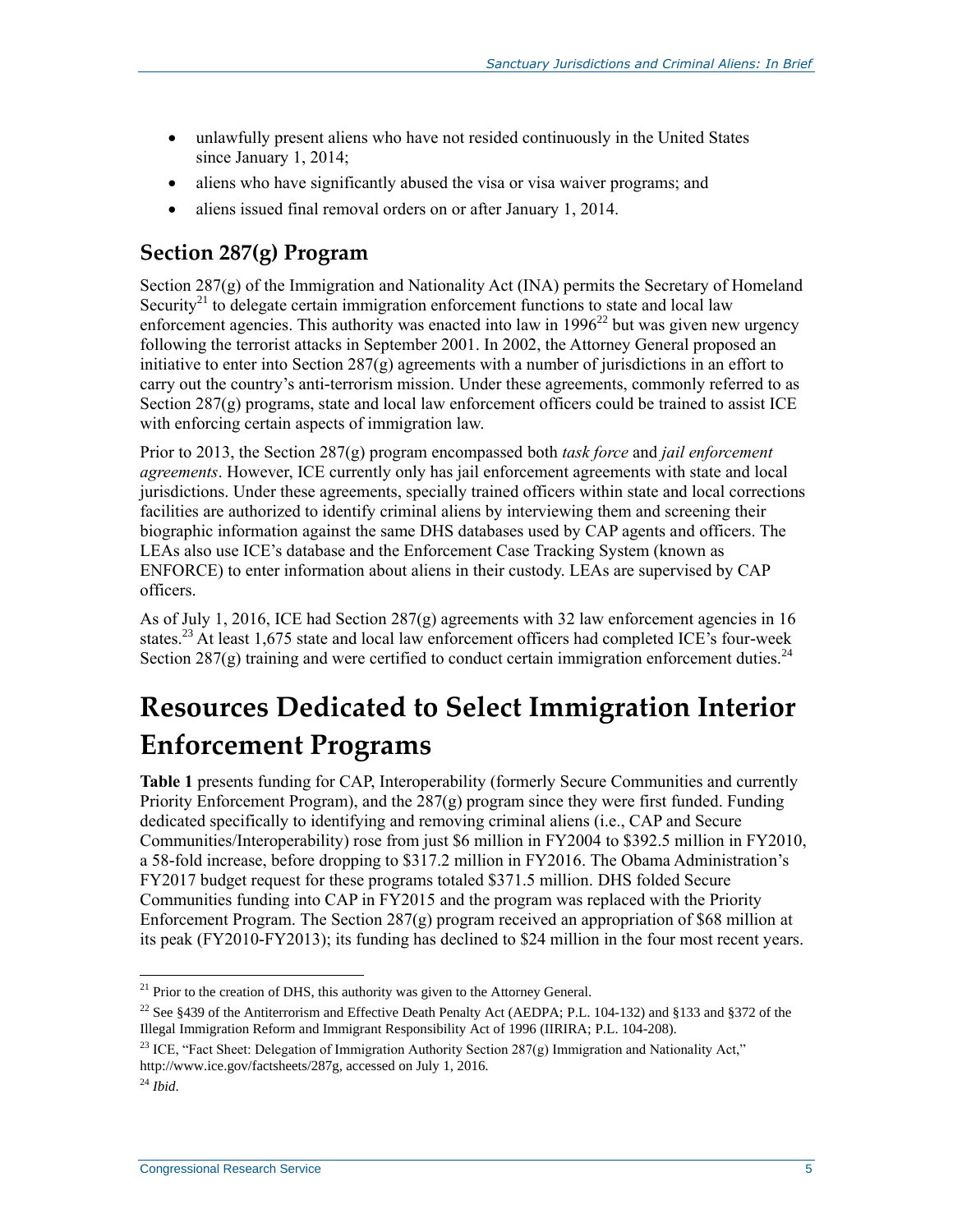| <b>Fiscal Year</b> | CAP <sub>a</sub> | <b>Interoperability</b> <sup>b</sup> | $\S 287(g)$ | Total:  |
|--------------------|------------------|--------------------------------------|-------------|---------|
| 2004               | \$6.0            | NA <sup>d</sup>                      | <b>NA</b> e | \$6.0   |
| 2005               | \$33.7           | <b>NA</b>                            | NA.         | \$33.7  |
| 2006               | \$93.0           | <b>NA</b>                            | \$5.0       | \$98.0  |
| 2007               | \$137.5          | <b>NA</b>                            | \$15.0      | \$152.5 |
| 2008               | \$180.0          | \$200.0                              | \$42.1      | \$422.1 |
| 2009               | \$189.1          | \$150.0                              | \$54.0      | \$393.I |
| 2010               | \$192.5          | \$200.0                              | \$68.0      | \$460.5 |
| <b>2011</b>        | \$192.5          | \$200.0                              | \$68.0      | \$460.5 |
| 2012               | \$196.7          | \$189.1                              | \$68.0      | \$453.8 |
| 2013               | \$216.5          | \$138.1                              | \$68.0      | \$422.6 |
| 2014               | \$294.2          | \$25.3                               | \$24.3      | \$343.8 |
| 2015               | \$327.2          | \$0.0f                               | \$24.0      | \$351.2 |
| 2016               | \$317.2          | \$0.0                                | \$24.0      | \$341.2 |
| $2017*$            | \$347.5          | \$0.0                                | \$24.0      | \$371.5 |

#### <span id="page-9-0"></span>**Table 1. Appropriations for Three Criminal Alien Programs, FY2004-FY2017** (millions of dollars)

**Sources:** U.S. Immigration and Customs Enforcement "Fact Sheet: Updated Facts on ICE's 287(g) Program," S.Rept. 108-280, [S.Rept. 109-83,](http://www.congress.gov/cgi-lis/cpquery/R?cp109:FLD010:@1(sr83):) S.Rept. 109-273, [H.Rept. 109-699,](http://www.congress.gov/cgi-lis/cpquery/R?cp109:FLD010:@1(hr699):) S.Rept. 110-396, [S.Rept. 111-31,](http://www.congress.gov/cgi-lis/cpquery/R?cp111:FLD010:@1(sr31):) S.Rept. 111- 222, [S.Rept. 112-169,](http://www.congress.gov/cgi-lis/cpquery/R?cp112:FLD010:@1(sr169):) P.L. 113-6, and Senate Explanatory Statement accompanying [P.L. 113-6;](http://www.congress.gov/cgi-lis/bdquery/R?d113:FLD002:@1(113+6)) *Congressional Record*, House of Representatives, January 15, 2014; House Explanatory Statement accompanying P.L. 114-4; FY2015 DHS Budget in Brief; FY2015 DHS Budget Justification; FY2016 DHS Budget Justification; and FY2017 DHS Budget Justification.

**Notes:** FY2017\* represents only the Administration's request. FY2013 data reflect across-the-board rescissions included in [P.L. 113-6](http://www.congress.gov/cgi-lis/bdquery/R?d113:FLD002:@1(113+6)) to comply with discretionary budget caps, but do not include the effects of sequestration as required by P.L. 112-25 because post-sequester data were not available for all programs. **CAP** refers to the Criminal Alien Program; **§287(g)** refers to agreements entered pursuant to INA §287(g).

- <span id="page-9-1"></span>a. The Criminal Alien Program was known as the Institutional Review Program prior to FY2007.
- <span id="page-9-2"></span>b. Interoperability/Secure Communities was also known as the Comprehensive Identification and Removal of Criminal Aliens (CIRCA) program until it was replaced by the Priority Enforcement Program in FY2015.
- <span id="page-9-3"></span>c. Includes §287(g) jail enforcement and §287(g) task force programs. §287(g) task force programs were discontinued during FY2012.
- <span id="page-9-4"></span>d. The Secure Communities/CIRCA program received its first appropriation in FY2008.
- <span id="page-9-5"></span>e. The §287(g) program received its first appropriation in FY2006.
- <span id="page-9-6"></span>f. The Secure Communities funding was folded into the Criminal Alien Program in FY2015.

### **Criminal Alien Numbers and Crimes**

As mentioned, ICE has made the removal of certain criminal aliens its top priority. This section examines incarceration data at federal, state, and local levels, which represents one measure of criminality. Data are available for the total number of prisoners at these levels and are broken out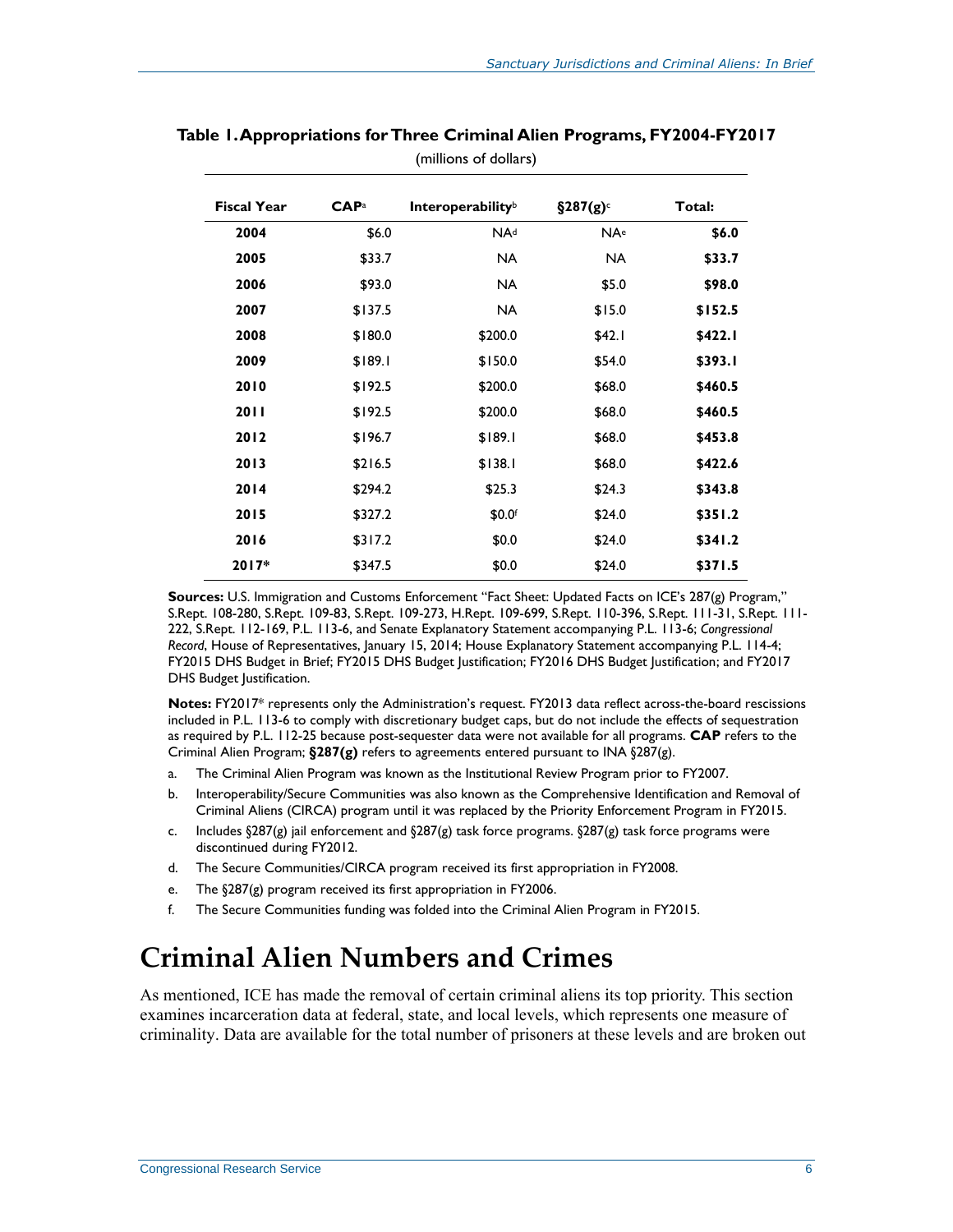by citizenship status.<sup>25</sup> Federal data are compiled by the U.S. Marshals Service (USMS) Prisoner Tracking System and published by DOJ's Bureau of Justice Statistics (BJS) through its online Federal Justice Statistics Resource Center (FJSRC).<sup>26</sup> State and local facilities report their data to DOJ.<sup>27</sup>

<span id="page-10-0"></span>

|                     | <b>Total Prisoners</b> |            | <b>U.S. Citizen Prisoners</b> |            | <b>Noncitizen Prisoners</b> |            |  |
|---------------------|------------------------|------------|-------------------------------|------------|-----------------------------|------------|--|
| <b>Jurisdiction</b> | <b>Number</b>          | Percentage | <b>Number</b>                 | Percentage | <b>Number</b>               | Percentage |  |
| Federal             | 209.561                | 100.0%     | 186.029                       | 88.8%      | 23.532                      | 11.2%      |  |
| State               | 1,268,740              | 100.0%     | 1.224.435                     | 96.5%      | 44.305                      | 3.5%       |  |
| Total               | 1,478,301              | 100.0%     | 1.410.464                     | 95.4%      | 67.837                      | 4.6%       |  |

**Table 2. Prison Population by Citizenship Status and Jurisdiction, CY2014**

**Source: Total and Noncitizen Federal and State Prisoners**: DOJ, Bureau of Justice Statistics, Corrections Statistical Analysis Tool (CSAT)-Prisoners, accessed by CRS a[t http://www.bjs.gov/index.cfm?ty=nps](http://www.bjs.gov/index.cfm?ty=nps) on July 1, 2016; **U.S. Citizen Federal and State Prisoners**: computed by CRS as the difference between total prisoners and noncitizen prisoners.

**Notes:** Figures presented are the most recent publically available statistics. They represent the calendar yearend prison population that includes prisoners in the federal Bureau of Prisons (BOP) prisons and private prisons that hold federal prisoners, and state *and* local correctional facilities. Figures also include pre-sentenced/pre-trial prisoners. California had not reported its 2014 noncitizen prisoner population to BJS. However, between 2008 and 2012 an average of 16,871 noncitizen prisoners were incarcerated in California state prisons. If this average figure were added to the state total of 47,861 shown in the table, the noncitizen percentage of state prisoners for 2014 would increase from 3.5% to 4.8% and the noncitizen percentage of all state and federal prisoners would increase from 4.6% to 5.7%. BJS warns that because federal and state departments of corrections and county jails have varying definitions of noncitizens, one should exercise caution when interpreting these results.

Federal statistics on incarcerations are broken out by citizenship and further delineated by federal versus state and local jurisdiction. **[Table 2](#page-10-0)** indicates that at the end of CY2014, the most recent year for which these data are available, 23,532 noncitizens accounted for 11.2% of the 209,561 individuals incarcerated in federal prisons. In state prisons, 44,305 noncitizens accounted for 3.5% of the 1,268,740 individuals incarcerated at the end of CY2014. In total, noncitizens represented 4.6% of the year-end incarcerated population in CY2014. As a basis for comparison, noncitizens represented 7.0% of the total U.S. population in  $2014<sup>28</sup>$  which suggests that the noncitizen proportion of federal and state prisoners, as reported in the figures above, was less than that of the U.S. population as a whole in 2014.

**[Table 3](#page-11-0)**, which presents the federal prison population by offense category for the end of FY2013,<sup>29</sup> shows that drug offenders accounted for 50% of all federal offenders in federal prison, with incarcerated noncitizens having a comparable if slightly lower proportion in this category

 $^{25}$  Note that citizenship status refers to citizens and noncitizens. Data are not available on immigration status. Hence, noncitizens include both persons lawfully present in the United States (either permanently or temporarily) and unauthorized aliens.

<sup>&</sup>lt;sup>26</sup> The prisoner tracking system (PTS) contains data on suspects arrested for violations of federal law, by federal enforcement agencies and data about warrants initiated or cleared. The data include information on characteristics of federal arrestees. See p. 107 of http://bjs.ojp.usdoj.gov/content/pub/pdf/cfjs0407.pdf.

 $27$  Other data on arrests and convictions are available at the state and local levels, but those data do not delineate crime type and citizenship status.

 $28$  Figure computed by CRS using data from the American Community Survey, 2014 one-year estimates, accessed on the Census Bureau's American Factfinder website, July 1, 2016.

 $^{29}$  FY2013 is the most recent year for which these data were publically available from BJS.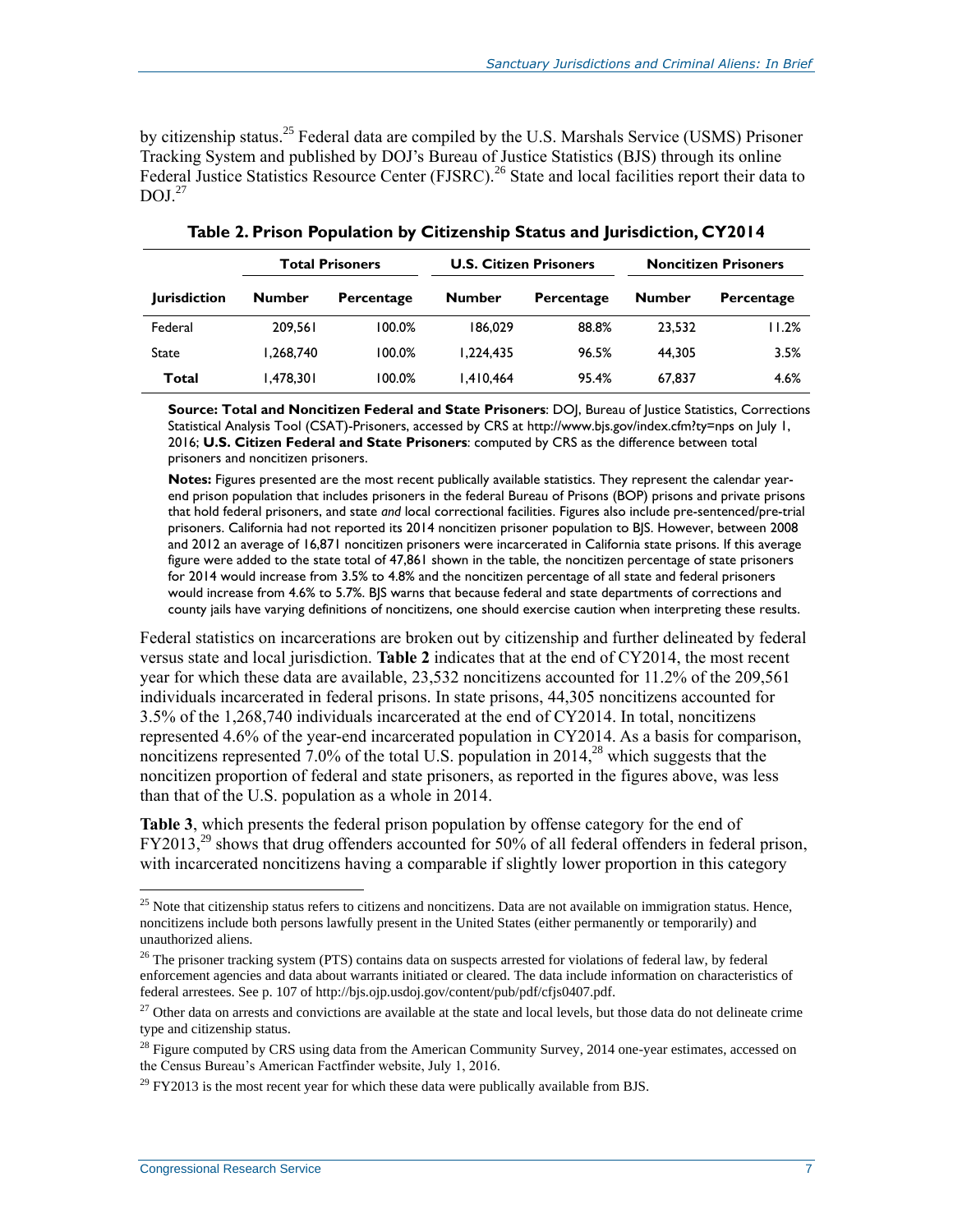(46%) compared with incarcerated citizens (52%). Although immigration offenders represented almost 12% of all incarcerated federal offenders at the end of FY2013, they represented 43% of all federal noncitizen offenders. Together, drug and immigration offenses represented almost 90% of all noncitizen federal offenses at the end of FY2013.

|                     | <b>Number of Offenses</b> |                |                 | Percentage of Citizenship Status Total |              |                |                 |              |
|---------------------|---------------------------|----------------|-----------------|----------------------------------------|--------------|----------------|-----------------|--------------|
| <b>Offense Type</b> | Total                     | <b>Citizen</b> | Non-<br>citizen | Un-<br>known                           | <b>Total</b> | <b>Citizen</b> | Non-<br>citizen | Un-<br>known |
| Violent             | 11.459                    | 10.830         | 619             | 10                                     | 5.8%         | 7.3%           | 1.2%            | 15.4%        |
| Property            | 12.219                    | 10.721         | 1.494           | 4                                      | 6.1%         | 7.2%           | 2.9%            | 6.2%         |
| Drug                | 100.287                   | 77.201         | 23.065          | 21                                     | 50.3%        | 52.0%          | 45.5%           | 32.3%        |
| Public-Order        | 20.332                    | 18.545         | 1,775           | 12                                     | 10.2%        | 12.5%          | 3.5%            | 18.5%        |
| Weapon              | 30.575                    | 28.891         | 1.669           | 15                                     | 15.3%        | 19.5%          | 3.3%            | 23.1%        |
| Immigration         | 22,964                    | 992            | 21.969          | 3                                      | 11.5%        | 0.7%           | 43.3%           | 4.6%         |
| Unknown             | 1.408                     | 1.269          | 139             | 0                                      | 0.7%         | 0.9%           | 0.3%            | 0.0%         |
| <b>Total</b>        | 199.244                   | 148.449        | 50,730          | 65                                     | 100.0%       | 100.0%         | 100.0%          | 100.0%       |

<span id="page-11-0"></span>**Table 3. Federal Prison Population by Citizenship Status and Offense Type, FY2013**

**Source:** U.S. Department of Justice, Bureau of Justice Statistics (BJS), Federal Criminal Case Processing Statistics, http://www.bjs.gov/fjsrc/index.cfm.

**Notes:** FY2013 represents the most recent data available online from BJS's Federal Criminal Case Processing Statistics. The prison population is measured as of September 30, 2012. According to BJS, the universe of cases reported excludes both pre-sentenced/pre-trial prisoners and suspects who were charged in the District of Columbia's Superior Court. BJS warns that because federal and state departments of corrections and county jails have varying definitions of noncitizens, one should exercise caution when interpreting these results. For a more detailed offense list, see BJS, Federal Criminal Case Processing Statistics, [http://www.bjs.gov/fjsrc/index.cfm.](http://www.bjs.gov/fjsrc/index.cfm)

### **Sanctuary Jurisdictions**

Starting in 2011, a number of jurisdictions—often referred to as "sanctuary cities," and referred to herein as "sanctuary jurisdictions"—began to expressly define or limit their roles regarding immigration enforcement.<sup>30</sup> The jurisdictions have policies that range from limiting cooperation of local law enforcement agents with ICE, typically regarding compliance with detainers; restricting what types of information local law enforcement can inquire about or share with ICE regarding a foreign national;<sup>31</sup> or restricting the use of local funds for immigration enforcement, among other measures. In implementing such policies, some jurisdictions were responding to increased numbers of removals from the U.S. interior of unauthorized aliens who were identified

<sup>&</sup>lt;sup>30</sup> Although no official list exists of sanctuary jurisdictions—and the term itself has no formal definition—one unofficial count included four states (California, Connecticut, Rhode Island, and Vermont) plus the District of Columbia; dozens of cities, including Chicago, New York, Los Angeles, and New Orleans; and hundreds of counties. Jasmine C. Lee, Rudy Omri, and Julia Preston, "What Are Sanctuary Cities?," *New York Times*, September 3, 2016. The exact number of sanctuary jurisdictions remains imprecise because jurisdictions regularly change their policies regarding detainers. Jessica Vaughan, "Update on Sanctuary Jurisdiction," Center for Immigration Studies.

 $31$  Under 8 USC §1373, federal, state, and local government entities cannot restrict the flow of information to or from DHS regarding an individual's legal status or citizenship status. However, some jurisdictions that have not directly restricted the sharing of information about individual's citizenship or legal status have sought to restrict the sharing of other information, such as the date when an individual will be released from state or local custody.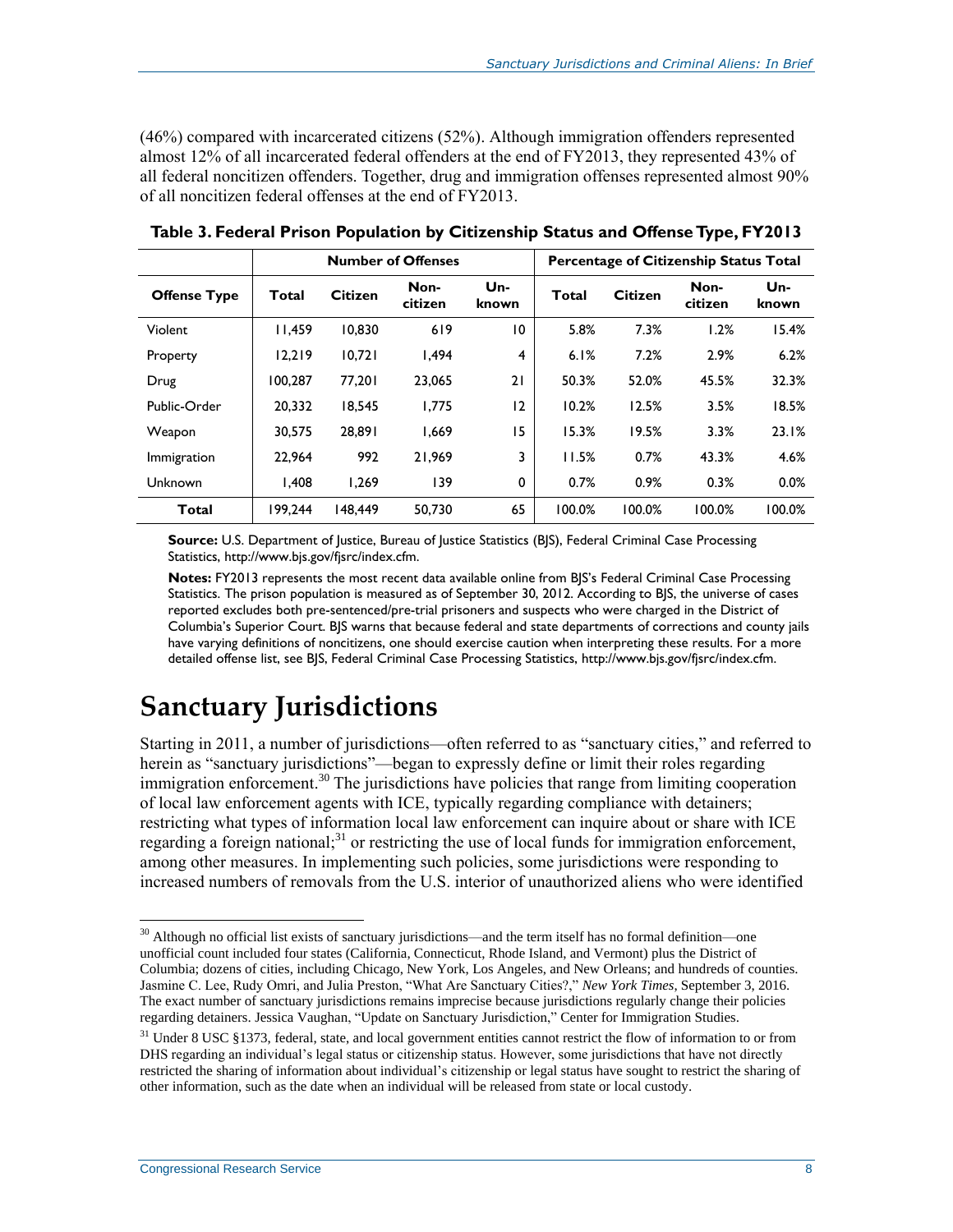through Secure Communities. Many such unauthorized aliens, apart from their illegal status, reportedly had relatively minor or no criminal records.<sup>32</sup> Other jurisdictions were reportedly responding to federal court decisions finding that holding an alien solely on the basis of an ICE detainer could violate the Fourth Amendment, potentially subjecting law enforcement to liability for doing so. $33$ 

The number of sanctuary jurisdictions, many of which imposed restrictions on compliance with ICE detainers, contributed to the Obama Administration's decision to replace Secure Communities with the Priority Enforcement Program in November 2014. With the introduction of PEP, jurisdictions that previously resisted ICE enforcement measures and detainer requests have increasingly cooperated with the agency, allowing it to effectively custom tailor immigration enforcement mechanisms that comply with local ordinances and preferences.<sup>34</sup> For example, some jurisdictions had concerns about detainers issued for aliens whom ICE did not have probable cause to believe were subject to removal. In response, ICE amended its detainer forms to note the basis for determining that an individual alien is subject to removal.<sup>35</sup> Since establishing PEP, ICE reports that over 275 jurisdictions that previously had not honored ICE detainers have agreed to honor requests for notification and/or detention.<sup>36</sup>

Implementing PEP, however, has altered immigration enforcement. According to ICE, state and local law enforcement agencies declined 16,495 immigration detainers between January 2014 and June 2015, "resulting in convicted criminals being released back into U.S. communities with the potential to re-offend, notwithstanding ICE's request for those individuals."<sup>37</sup> In addition to potential public safety concerns, ICE contends that under PEP, more agents are required to locate and arrest convicted at-large criminals compared to the fewer number of agents needed to obtain custody of criminal aliens in controlled settings. ICE agents who previously might have been working in such custodial settings under Secure Communities protocols now work in multiperson teams to locate criminal aliens once they have been released, typically under more hazardous conditions.<sup>38</sup>

### **Select Issues**

The following sections discuss issues in debates over sanctuary jurisdictions and immigration enforcement as well as possible policy options that Congress may consider should it legislate or conduct oversight in this area.

#### **Impact on Communities**

As mentioned, since the 9/11 terrorist attacks, greater emphasis has been placed on enforcing the nation's immigration laws. The role of state and local law enforcement in enforcing these laws

 $\overline{a}$ <sup>32</sup> See for example, Elina Treyger, Aaron Chalfin, and Charles Loeffler. "Immigration enforcement, policing, and crime: Evidence from the Secure Communities Program," *Criminology & Public Policy*, vol. 13 (2014), pp. 285-322.

<sup>33</sup> U.S. Immigration and Customs Enforcement, *ICE Enforcement and Removal Operations Report, Fiscal Year 2015*, December 22, 2015, p. 5. See also CRS Report R42690, *Immigration Detainers: Legal Issues*.

 $34$  ICE briefing to CRS on the Criminal Alien Program, April 7, 2016.

<sup>&</sup>lt;sup>35</sup> Department of Homeland Security, Form I-247D, Immigration Detainer, Request for Voluntary Action, https://www.ice.gov/sites/default/files/documents/Document/2016/I-247D.PDF.

<sup>36</sup> U.S. Department of Homeland Security, *FY2017 Congressional Budget Justification*, vol. 2, p. 68.

<sup>37</sup> See DHS, *ICE Enforcement and Removal Operations Report, Fiscal Year 2015*, December 22, 2015, p. 5.

<sup>&</sup>lt;sup>38</sup> Ibid, and ICE briefings to CRS on the Criminal Alien Program, June 25, 2015 and April 7, 2016.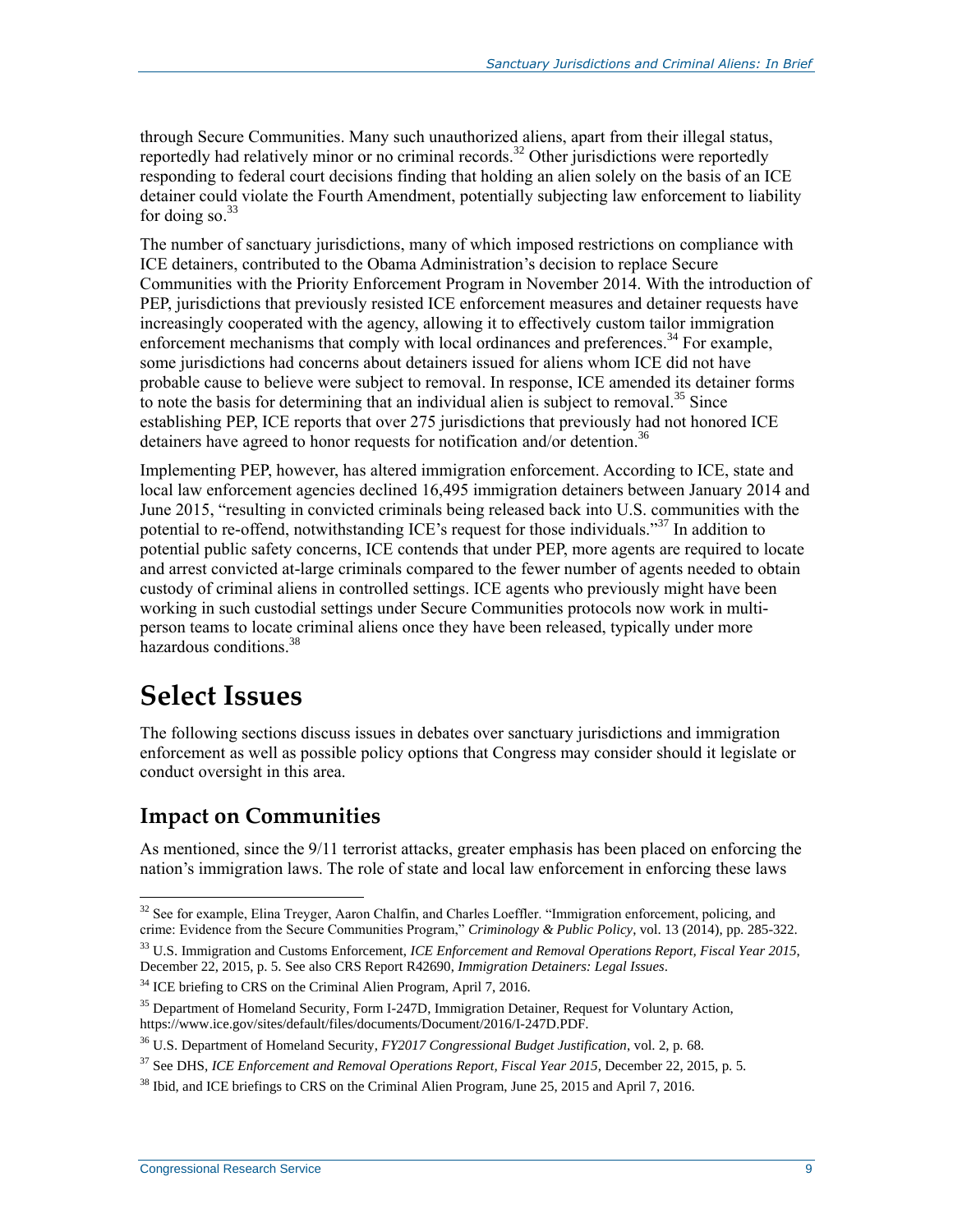continues to be debated, including the issue of whether LEAs should be required to notify ICE when an alien is in their custody.

Critics of this idea argue that imposing such a requirement undermines the relationship between local law enforcement agencies and the immigrant communities they serve.<sup>39</sup> For example, victims and potential witnesses may be reluctant to come forward to report crimes in fear of actions that might be taken against them by immigration officials. Critics assert that the trust between noncitizens and local authorities is tenuous in many jurisdictions and that such a policy could threaten the fragile cooperation that exists between immigrant communities and local law enforcement.

Proponents contend that state and local law enforcement agents may have strong connections to local communities, further enhancing their ability to contribute to ICE's enforcement efforts. Such partnership, they contend, could help ICE facilitate the removal of potential criminals who are illegally present in the country, thus providing an elevated level of security for the nation.

#### **Resources**

The issue of resources is a perennial concern for federal, state, and local LEAs. At the federal level, ICE has approximately 7,300 personnel in its Enforcement and Removal Operations program to identify; apprehend; detain, if appropriate; and remove aliens that fall under their priority scheme.<sup>40</sup>

Under PEP, ICE must now issue requests for notification to state and local jails and prisons to be notified of specific release dates so that ICE can take custody of criminal aliens at the time of release. However, the number of jurisdictions that are restricting or preventing their LEAs from notifying ICE may hamper ICE's ability to carry out its duties. For example, if an alien is released from state or local custody without ICE being notified, ICE must then deploy enforcement agents to re-apprehend the individual. ICE indicates that this not only increases the need for personnel for each released criminal alien but also increases the level of personal risk for ICE agents who must apprehend the criminal alien in the community rather than in a controlled setting such as a jail or prison. 41

State and local law enforcement agencies throughout the country collectively employ over 605,000 LEAs.<sup>42</sup> Proponents of having state and local LEAs assist ICE in carrying out immigration enforcement view the vast number of LEAs as a "force multiplier" for ICE. Critics, however, contend that state and local law enforcement resources should not be used to fund a federal responsibility.<sup>43</sup> They argue that such action could result in the reduction of local law enforcement resources available for other purposes. At a time when local jurisdictions are

 $\overline{a}$ <sup>39</sup> See, for example, the testimony Richard David Wiles, El Paso, TX, County Sheriff's office. House Homeland Security Committee Subcommittee on Border and Maritime Security, *Border Security and Enforcement: Department of Homeland Security's Cooperation with State and Local Law Enforcement Stakeholders*, May 3, 2011 (Hereinafter referred to as "Wiles testimony").

<sup>40</sup> Testimony of Sarah Saldana, Director of U.S. Immigration and Customs Enforcement, House Committee on Oversight and Government Reform, *A Review of the Department of Homeland Security Policies and Procedures for the Apprehension, Detention, and Release of Non-Citizens Unlawfully Present in the United States*, March 19, 2015.  $41$  Ibid.

<sup>42</sup> This figure is as of January 1, 2013. U.S. Department of Justice Office of Justice Programs, *Local Police Department, 2013: Personnel, Policies, and Practices*, May 2015.

<sup>&</sup>lt;sup>43</sup> See Wiles testimony.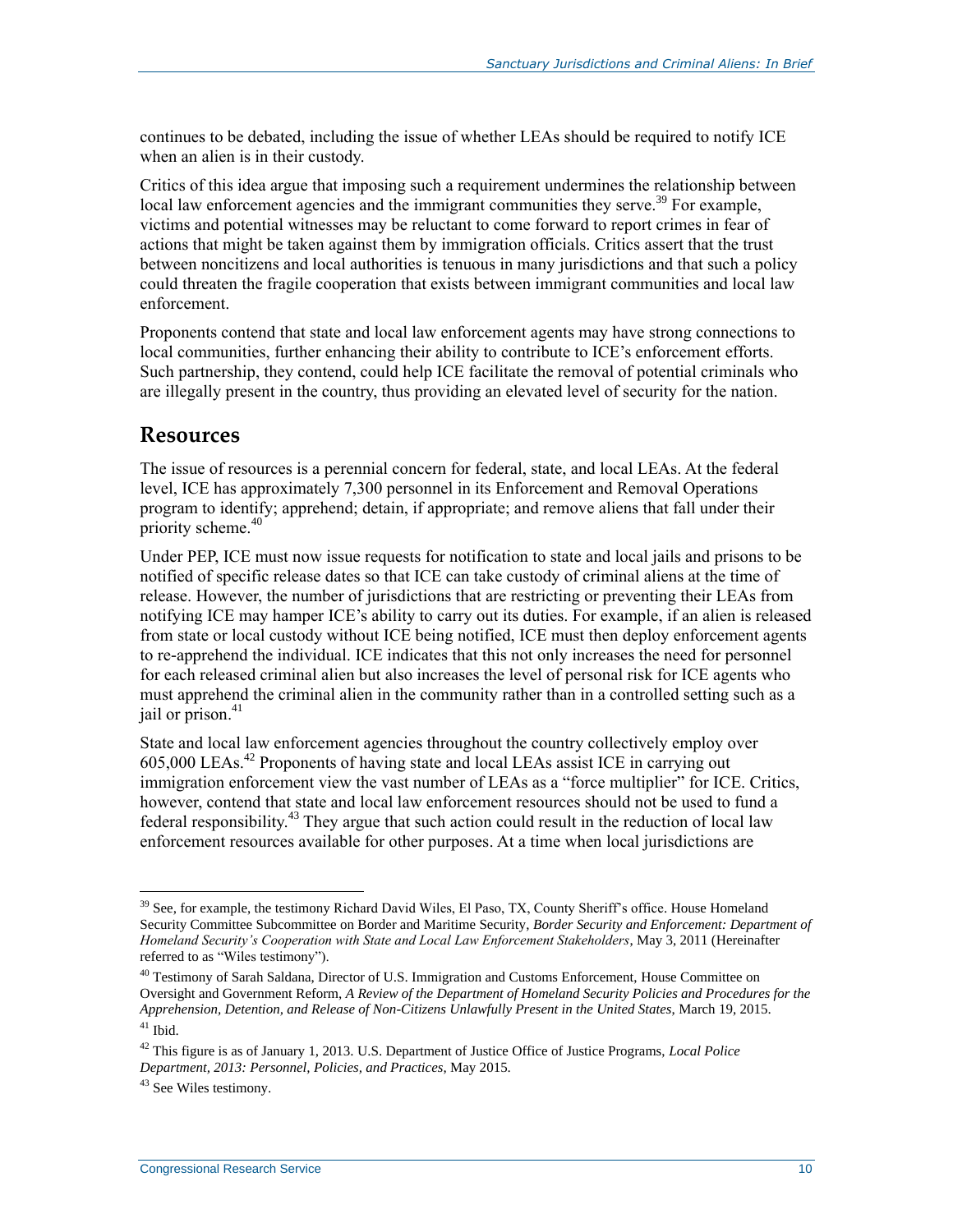witnessing a depletion of traditional funding to fight crime, they argue such action could be detrimental to many communities.

#### **Funding for State and Local Cooperation**

Congress could appropriate additional funding to state and local law enforcement agencies for their cooperation with enforcing immigration law. A common argument made by local law enforcement officials against enforcing immigration law is the lack of resources.<sup>44</sup> Many states face budget shortfalls and police departments have seen decreases in federal funding for some law enforcement programs. On the other hand, Congress could limit such funding from going to states and localities that refuse to cooperate with ICE or limit such cooperation.<sup>45</sup>

There are several potential grant programs Congress could target to both facilitate and serve as a trigger for state and local law enforcement cooperation. Both DOJ and DHS have several grant programs that provide funding to state and local law enforcement for related activities.

### **Congressional Action in the 114th Congress**

The  $114<sup>th</sup>$  Congress introduced several legislative proposals related to sanctuary jurisdictions. Some would have prohibited jurisdictions from receiving certain federal grants if they limited in specified ways their cooperation with ICE regarding immigration enforcement. The House passed H.R. 3009 on July 23, 2015. That bill would have penalized states and localities that restrict information gathering or communication with federal immigration enforcement agencies regarding an individual's citizenship or immigration status<sup>46</sup> by withholding funding for three Department of Justice grant programs: the State Criminal Alien Assistance Program (SCAAP), the Community-Oriented Policing Services Program (COPS), and the Edward Byrne Memorial Justice Assistance Grant (JAG) program.<sup>47</sup>

Similarly, amendments adopted during the House Committee on Appropriations markup of the FY2016 Department of Homeland Security appropriations bill and the House consideration of Commerce, Justice, Science and Related Agencies Appropriations Act, 2016 [\(H.R. 2578\)](http://www.congress.gov/cgi-lis/bdquery/z?d114:H.R.2578:)<sup>48</sup> would have prohibited federal funds from going to jurisdictions that restrict their law enforcement agents from notifying ICE on the immigration status of aliens. The former would have prohibited Federal Emergency Management Agency funds, while the latter would have done so for State and Local Law Enforcement Assistance grant funds.

 $\overline{a}$ <sup>44</sup> See for example the testimony of Todd Entrekin, Etowah County, AL, Sherriff's office. House Homeland Security Committee Subcommittee on Border and Maritime Security, *Border Security and Enforcement: Department of Homeland Security's Cooperation with State and Local Law Enforcement Stakeholders*, May 3, 2011.

<sup>&</sup>lt;sup>45</sup> See for example, the Mobilizing Against Sanctuary Cities Act (H.R. 3002) and H.Amdt. 352 to H.R. 2578, S. 80 and S. 1764.

 $46$  Section 642(a) of the Illegal Immigration Reform and Immigrant Responsibility Act (P.L. 104-208), as codified in 8 U.S.C. §1373, prevents impeding the flow of information regarding any individual's legal status or citizenship status by a federal, state, or local entity to the federal government.

 $47$  Court decisions have held that conditions attached to the receipt of federal funds that regulate state and local governments must be unambiguous; relate to the federal interest in particular programs; not be barred by another constitutional provision; and not be so coercive as to compel states into participation. For more information, see CRS Report R44104, *Federal Power over Local Law Enforcement Reform: Legal Issues*. Legislation that would withhold funding to sanctuary jurisdictions has often centered on the SCAAP, COPS, and JAG grant programs, which are related to law enforcement. See CRS Report RS22416, *Edward Byrne Memorial Justice Assistance Grant (JAG) Program: In Brief*; and CRS Report RL33308, *Community Oriented Policing Services (COPS): In Brief.*

<sup>48</sup> See H.Amdt. 352 to H.R. 2578.